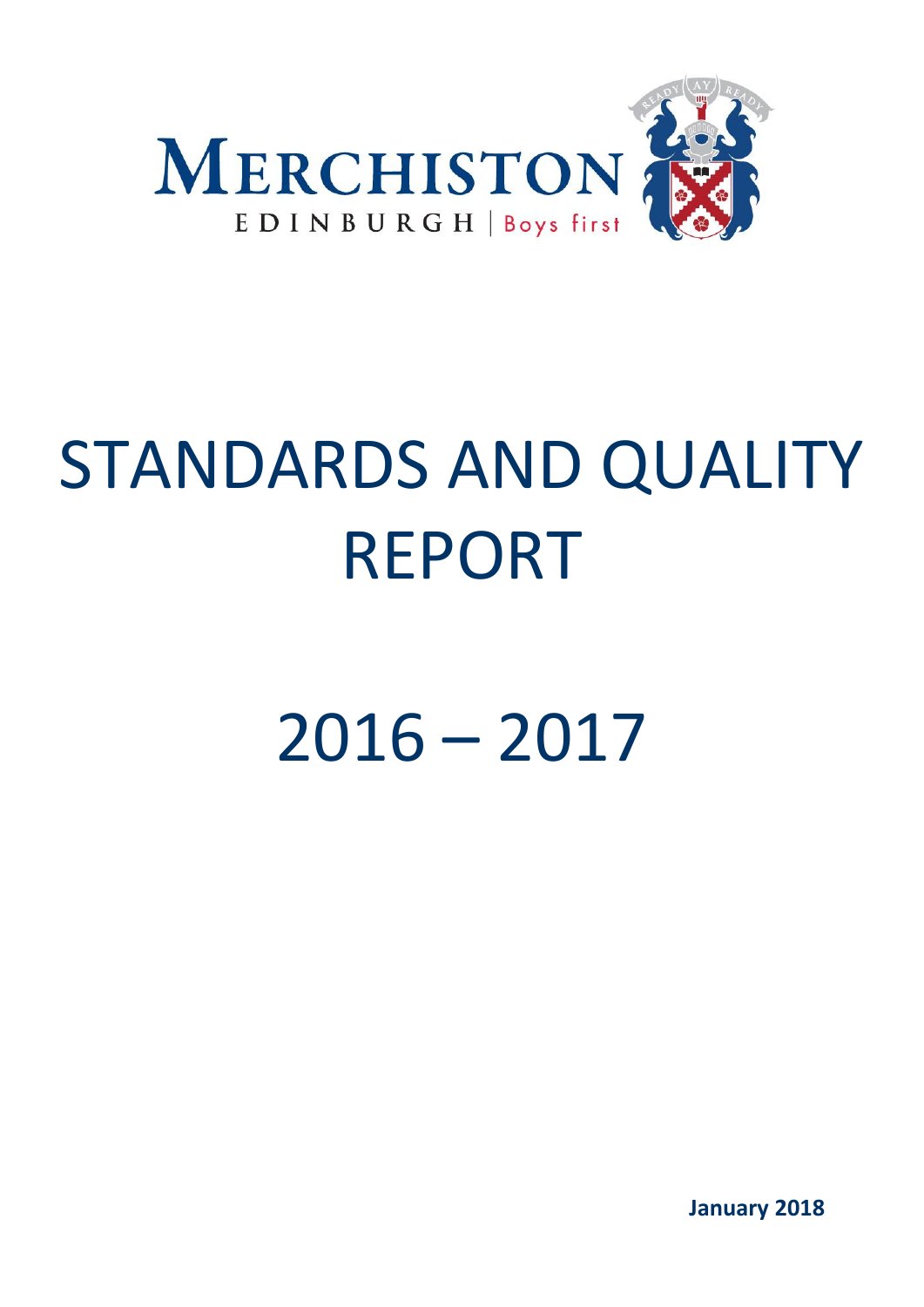

Welcome to our Standards and Quality Report for the Academic Year 2016/2017.

## **The Mission Statement**

Our mission is: "to lead young people in the pursuit of personal excellence through a well-rounded education".

#### **We develop this statement with the following aims:**

To give each pupil in his way the capacity and confidence to live in an uncertain world, and to make that life as rich as possible; more specifically, to encourage him to work hard and take a pride in achievement, to think honestly and independently, to face up to challenges, to accept responsibility, to show concern for others and the environment and to develop wider skills and interests.

Our main objective is always to motivate pupils to try their hardest and to strive to achieve the highest levels possible in all areas – first, academic, and then cultural, sporting, leadership and simply living together as part of a community. They are encouraged to make the most of their talents, and to look after one another in a safe, caring environment, to ensure that the school years are a happy time for all. The ethos of Merchiston is concerned with people and relationships, and particular importance is attached to the development of personal character, and moral and spiritual values in our pupils. In the pursuit of excellence, we place great emphasis on two critical relationships – between the pupils and the staff, both within and outwith the classroom, and between the School and the home of each pupil. Thus, we can all give encouragement and confidence to our pupils and prepare them for the challenges and opportunities ahead in an extremely competitive world in which they will be required to demonstrate commitment, flexibility, teamwork, clarity of purpose, and integrity, whatever their chosen field of endeavour.

Our vision for the School, ie what we believe we are all trying to do together, is simple:

▪ to provide the best possible pupil support and pastoral care in a boarding school which has day pupils within it, supported by high quality child protection and safeguarding policies and procedures;

▪ to achieve the highest possible academic standards;

▪ then to achieve, within the sport-for-all philosophy, the highest possible sporting standards and to instil a lifelong love of sport;

▪ to achieve, within a wide degree of participation, the highest level of cultural standards and a love of art, drama and music for life;

▪ to help our pupils to develop their communication skills;

▪ to help our pupils develop an awareness of environmental issues and an understanding of how to live in a sustainable way;

▪ to ensure that our pupils understand the difference between right and wrong, between decent and poor behaviour; that they respect each other as being different and unique; and that they understand the importance of Manners Makyth Man – in other words, we wish to help them to develop as good people;

▪ to foster in our pupils a sense of the spiritual and encourage them to value relationships.

#### **Leadership and Management**

Further develop use of How good is our school?  $(4<sup>th</sup>$  Edition) for School improvement planning and Selfevaluation leading to self-improvement (1.1)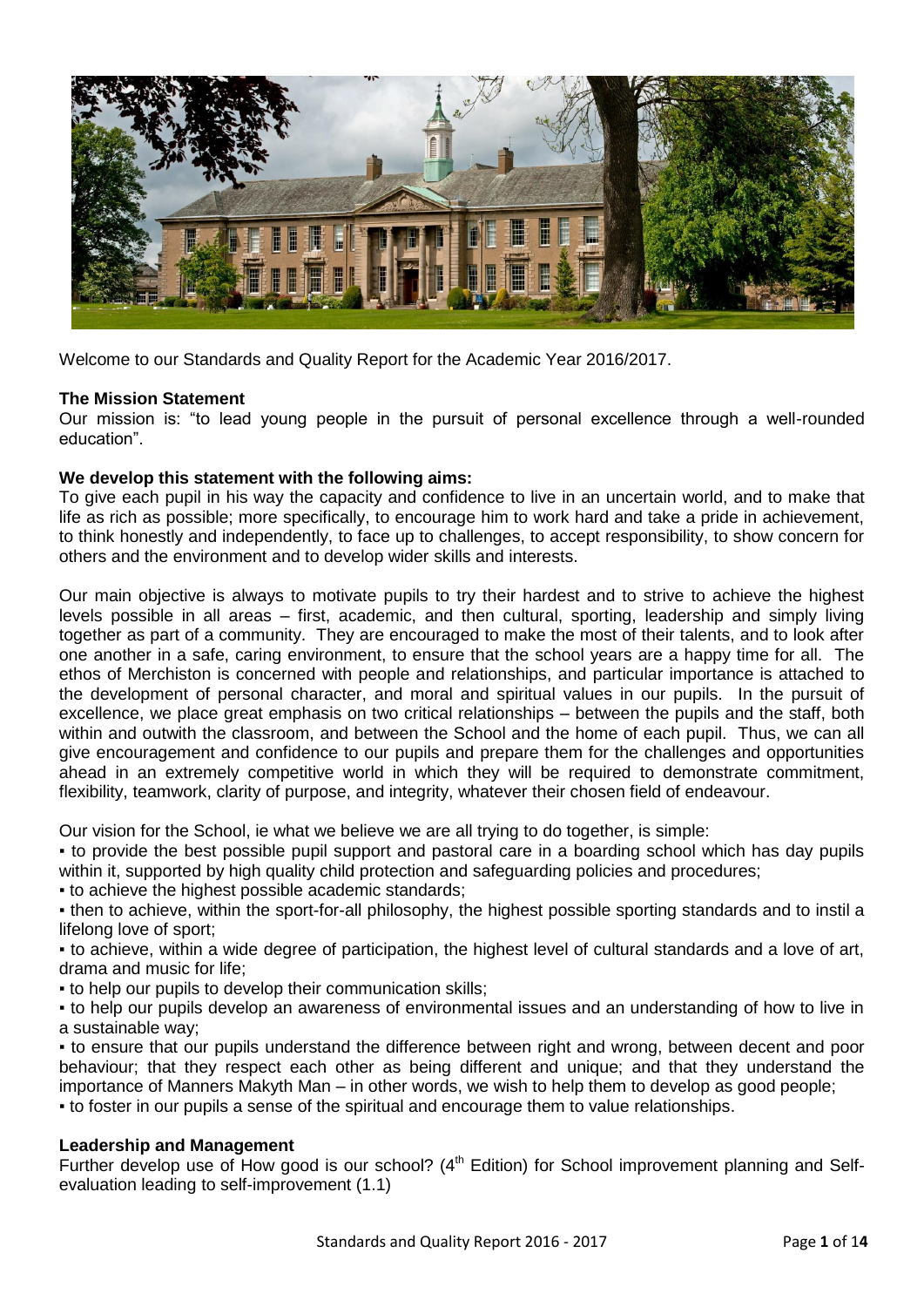*The School Leadership Team has applied a more consistent approach to Self-Evaluation for Self Improvement and this has had an impact on the structure to improvement planning. The Heads of Department and Housemasters are confident on the approach adopted to engage with How good is our school? (4th Edition) and improvement planning. The overall impact will be revealed through more quantitative evidence of good practice together with evidence from engagement with pupils on how well their needs are being met.*

### **Embed new tutoring arrangements (1.2 & 2.4)**

*The new tutor system allows the pupils to have consistency of a tutor for the Junior, Middle and Sixth Form years. Feedback from summer term 2017 suggests that teaching staff are very positive about the changes implemented. Pupils should see the benefits of continuity, as they move through Middle School with the same tutor, which is the most significant change for these pupils. In Sixth Form, most pupils and staff have engaged well with the new process via shared Google Drive documentation, which now provides a record of all academic and pupil support issues discussed. A challenge remains with retaining continuity when colleagues leave (but this is inevitable), and there have been minor practical challenges surrounding colleagues who are resident on one boarding house, but not tutoring in another. Measures have been put in pace to ameliorate these challenges.*

Strategic vision for the School, including overseas partnerships and Sixth Form developments (1.3) *The School Leadership Team with the Academic Leadership Team established five strategic priorities for presentation to Governors. A memorandum of understanding has been signed with regard to Merchiston Castle International School Shenzhen, China, and a Headmaster for the School has been appointed.*

#### **Diversification of sport, linked to new facilities (1.3)**

*The new arrangements for Chalmers West and Chalmers East on a Monday afternoon in the Lent Term allowed for more variety and 96% reported that the impact of this new programme was either very positive or positive. The pupils cited more opportunity, choice, variety as the main drivers in the positive impact on their programme. 95% of the pupils who responded to the review reported that they wanted this programme to continue in the Lent Term 2018.*

#### **Embedding Governor scrutiny and audit of the work of Senior Leadership Team (1.4)**

*The Child Protection and Compliance Committee is now fully functioning, chaired by David Johnston with the Child Protection Liaison Governor and Deputy Child Protection Liaison Governor present, along with Depute Head of Firrhill High School plus relevant members of the School Leadership Team. The Committee has reported to the Full Governors' Meeting in June 2017. The minutes of these meetings and subsequent Board meetings will record the additional challenge of the School's management of operational issues and how improvements are being made across the School.*

#### **Professional Review and Development and voice of non-teaching staff: Build on improvement in staff voice and support new President of Common Room and Registration of non General Teaching Council for Scotland (GTCS) staff in consultation with Assistant Head Professional Standards (1.4)**

*The President of the Common Room has calendared and chaired meetings with the staff each term, this is then fed back to the School Leadership Team in person, followed by a further feedback session to staff by members of the School Leadership Team with any matters raised. This has allowed for a more cohesive teaching staff body, one which is taking advantage of regular staff socials. This structure has been replicated with the Support Staff. A new structure for Professional Review and Development for the Support Staff has been established and will continue to be rolled out in the session 2017-18. The appointment of staff has focussed on those who are eligible for registration with the GTCS, and two staff remain in a position of requiring GTCS registration.*

#### **Management of budgets linked to School roll (1.5)**

*Additional modelling has improved visibility of the sensitivity of a fluctuating pupil roll, and has focussed thinking towards operating more cost effectively. A new Bursar and a slight dip in pupil roll, affords the opportunity to review all process, procedures and expenditure, which will be undertaken over the 2017/18 academic year.*

#### **Student leadership – build further on improved training and monitoring (1.2)**

*The Prefect Training Programme has focussed on Child Protection and Well-Being. Earlier identification*  and application to being a prefect occurred in the Autumn and Lent Terms to allow for the appointment of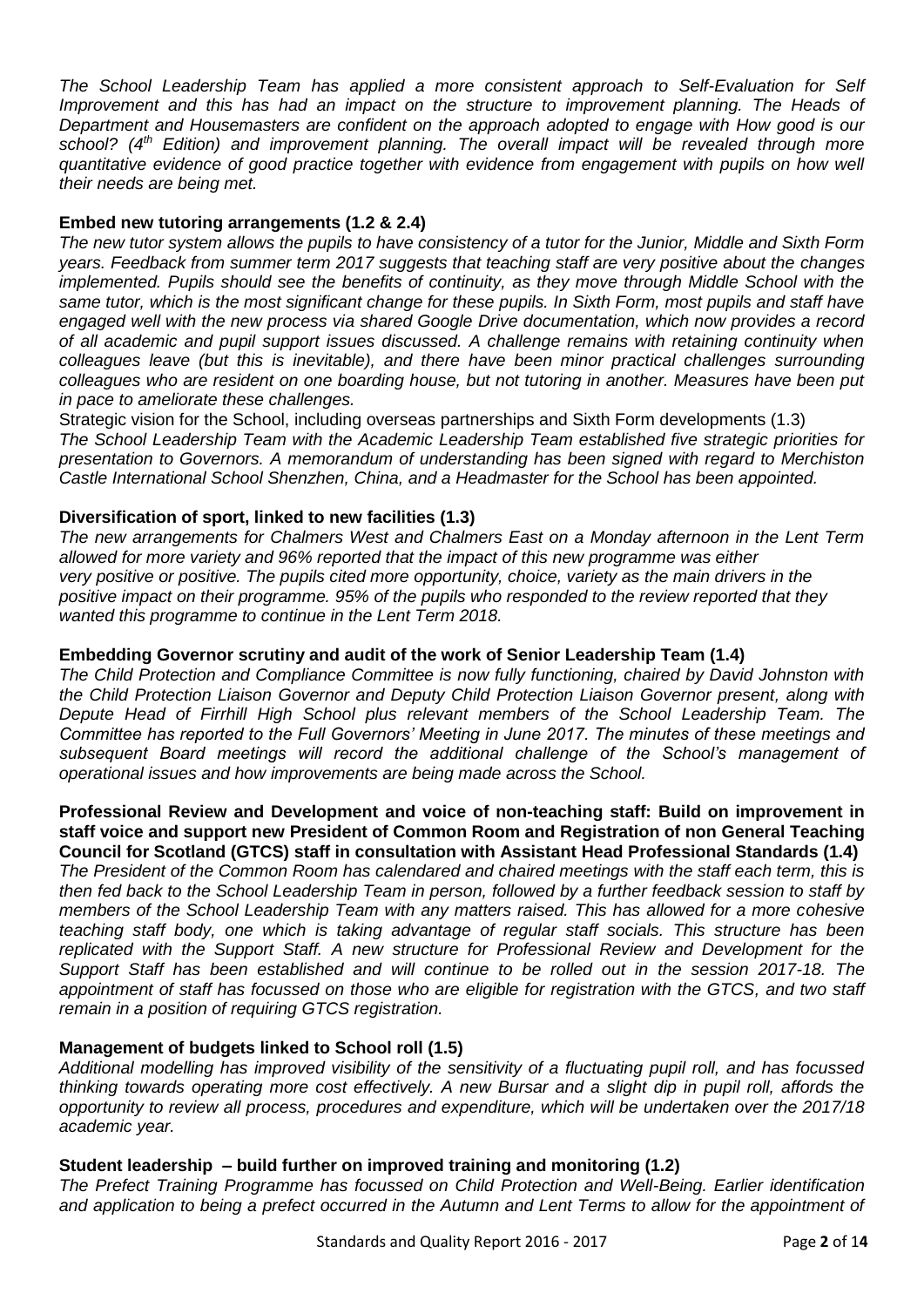*student leaders in the Summer Term. This allowed the Upper Sixth to concentrate on their examinations in the Summer Term. Further training of the student leaders in the Session 2017/18 will include Child Protection, Mentors in Violence Prevention Programme (MVP) training and Place2Be training.*

## **Learning Provision**

# **To keep child wellbeing and protection at the heart of all we do**

*Wellbeing and Child Protection is embedded in all areas of school life with pupils and staff familiar with and able to identify wellbeing indicators and assess their own wellbeing. Pupils are surveyed twice a year on their wellbeing, in November and March.*

*There is greater pupil leadership in wellbeing with wellbeing prefects in all boarding houses and also leading anti-bullying initiatives and the Anti-Bullying Committees and representing pupils at staff meetings such as Housemasters' Meetings.* 

# **Curriculum review: Skills progression and skills mapping, including strengthening literacy and numeracy across the School**

*The framework was developed with teaching staff, tutors and pupils throughout January to March with closer focus groups meeting in March to audit and review the framework before going out to departments in June. Tutors have engaged with tutees during three tutorial sessions using the descriptors as a starting point to self-evaluation. Skills' map has identified Citizenship and Enterprise as two major areas where there are gaps in opportunities. Third Form pupils registered with an example of a skills profiling tool (UExplore) as part of their "Careers Week", and the profiling was received positively. 94% of pupils surveyed strongly agree or agree that lessons enable them to develop a wide range of skills. 97% of pupils surveyed strongly agree or agree that they are aware of the importance of such skills in learning, life and work. A Skills' Co-ordinator has been appointed to drive forward further improvement priorities in this area.*

#### **Development of 3Sys (2.3)**

*The School has continued to work with WCBS on the development of the Pastoral Module, however, little progress has been made by them on this product. Due to this delay, the School has continued to use the OneNote and 3Sys systems. The trial of the WCBS Pastoral system as it stands will commence with the I Form in October 2017. Merchiston is continuing to work with WCBS 3Sys on this system and also ISAMS as a replacement MIS. Work continues on this area.*

#### **Embed Named Person Service and Staged Intervention Model, including developing a consistent approach to Data Protection and Information Sharing (2.1, 2.4, 2.5, 3.1)**

*The Named Person legislation is under review and the Information Sharing Bill has been presented to the Scottish Parliament for debate and vote in Autumn 2017. It is foreseen that this will take effect from September 2018. The model in place at Merchiston will fully comply. The Staged Intervention Model is now embedded in the structure of support and it has been augmented by a Staged Intervention Model for Behaviour Management (2017) to build further confidence in the way staff apply this policy. Impact criteria will be that pupils receive enhanced co-ordinated support, where this is needed, and that parents feel confident in the part they play and how to access the service. Final communication has been sent to pupils, parents and staff for the start of the new school year and policies updated and shared.* 

#### **Increase impact of Parental Voice, including consistency in handling concerns and complaints reported in Minutes (2.5)**

*Open Forum meetings have been calendared and publicised to each year group and these meetings have been in the presence of members of the School Leadership Team, Pupil Support Leadership Team and the Academic Leadership Team. Parents have had the opportunity to contribute and ask questions with regard to all areas of School Life. Minutes have been published on ParentNet and individual meetings have been arranged to follow up on specific concerns or queries. All complaints are registered and audited by the Governors each term.*

#### **Develop further the Whole School Clan structure**

*The Clan Sport completed a full cycle in the academic year 2016/17. There were eight events which culminated in the presentation of the new Merchiston Clan Trophy at Prize Giving. The events have given more responsibility in terms of leadership and ownership and the pupils have thoroughly enjoyed the new system. Continued dialogue with the pupils will provide evidence of impact and whether the programme meets the needs of the pupils.*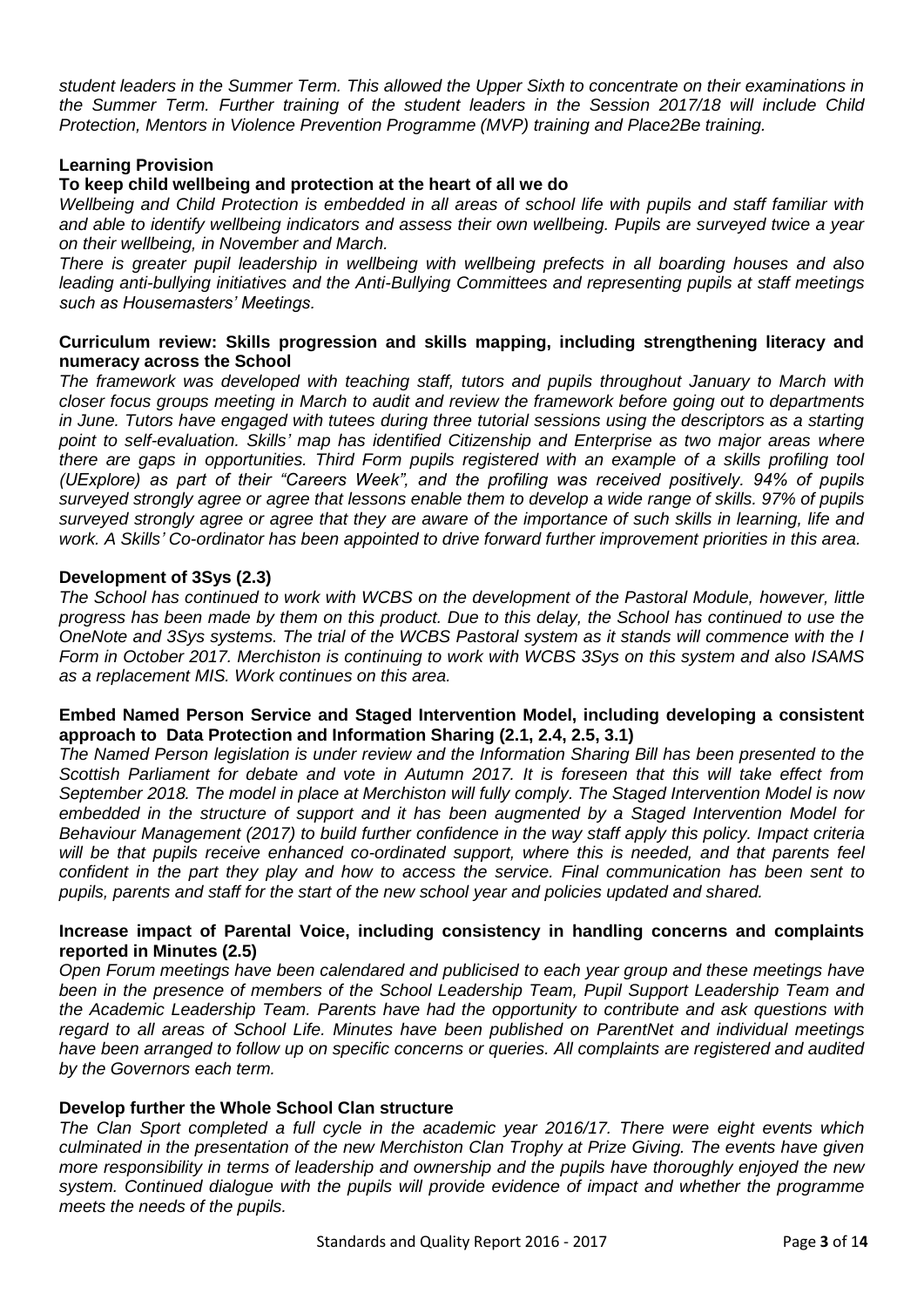#### **Successes and Achievements**

Further build on improvements in Personal, Social and Health Education and Health and Wellbeing, with emphasis on equalities; support the new Assistant Head

*There is now a whole school overview of* Personal, Social and Health Education*, with links drawn between the classes/topic cycles and events outside of the classroom. This, along with the departmental inputs, helps to ensure that the* Personal, Social and Health Education *topics are seen as a whole school focus. The teachers delivering lessons now have a greater shared understanding of lesson objectives and, with the majority now also involved in House roles, they are able to consolidate and draw links outside of the classroom. With these changes, there are now increased opportunities to link* Personal, Social and Health Education *lessons to Health and Wellbeing alongside Care and Welfare matters*

Personal, Social and Health Education *and Life Skills are connected closely with whole school messages in the School Improvement Plan 2017-18, the Anti-bullying Staged Intervention Model bringing in outside speakers and trainers and engaging with initiatives, for example* Behaviour management and further embedding of restorative approaches within this.

*An increasing number of skilled practitioners in the School are using restorative practices and approaches. Data will come from sanctions audit at end of each term. Register of staff training will be kept – each staff member will maintain a log. There was a staff survey in Lent Term 2016, which showed support for a restorative approach, but some concern at the pace of change, particularly in the Juniors. This allowed us to reassure staff that existing sanctions were available for use, as necessary. Each group is asked for anecdotal evidence in the form of a Restorative Log, as well as data gathered from the self-evaluation form. Follow up sessions are held to encourage staff to reflect upon and share experiences/successes and a video library capturing staff feedback has been created. The new cohort of prefects for 2016-17 was also trained in June 2016 with further update training in September 2016 following House-based sessions with Housemasters. The introduction of the more clearly defined Staged Intervention Model for Behaviour Management in April 2016 has allowed staff to build in confidence when engaging with pupils and helping them understand the impact of their behaviour. The Staged Intervention Model for Anti-bullying, September 2017, clarifies the stages starting with restorative approaches and explaining the outcomes if there is no engagement with this by the young person. Staff feedback from the Survey in March 2017 concluded: Are you confident about when and how to escalate a behaviour concern using a restorative approach? (90% Yes).*

| School Improvement Plan 2017-18                          |     |
|----------------------------------------------------------|-----|
|                                                          |     |
| <b>Leadership of change</b>                              | 1.3 |
| Strategic changes                                        |     |
|                                                          |     |
| Learning, teaching and assessment                        | 2.3 |
| Skills for learning, life and work                       |     |
| Impact of tutoring on learners                           |     |
|                                                          |     |
| Ensuring wellbeing, equity and inclusion                 | 3.1 |
| Mental Health First Aid                                  |     |
| <b>Equality and Diversity</b>                            |     |
| Balance of staff experience                              |     |
| Data Protection                                          |     |
|                                                          |     |
| <b>Raising attainment and achievement</b>                | 3.2 |
| Balance of pupil experiences within the total curriculum |     |

#### **Key Priorities for improvement planning 2017-18**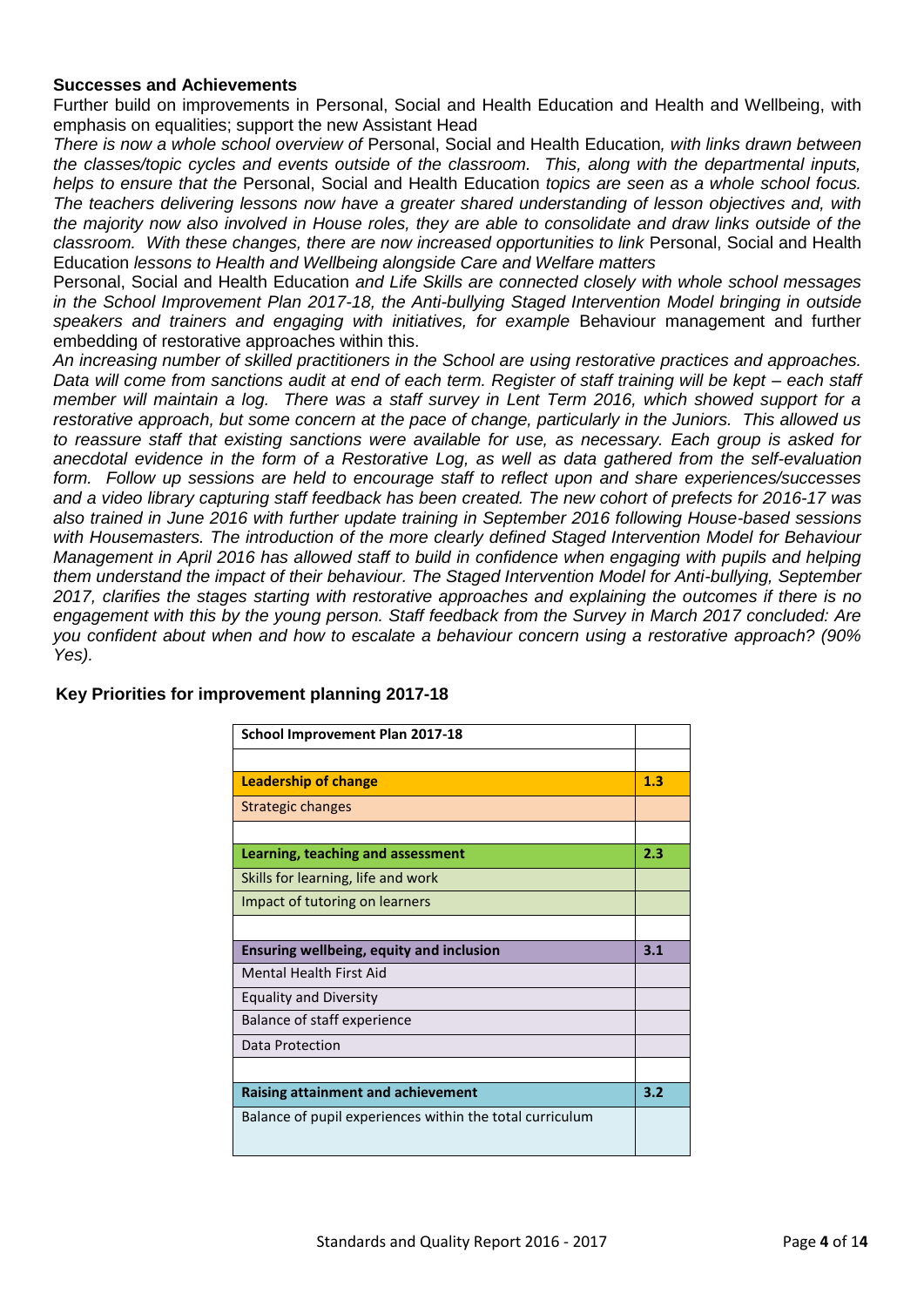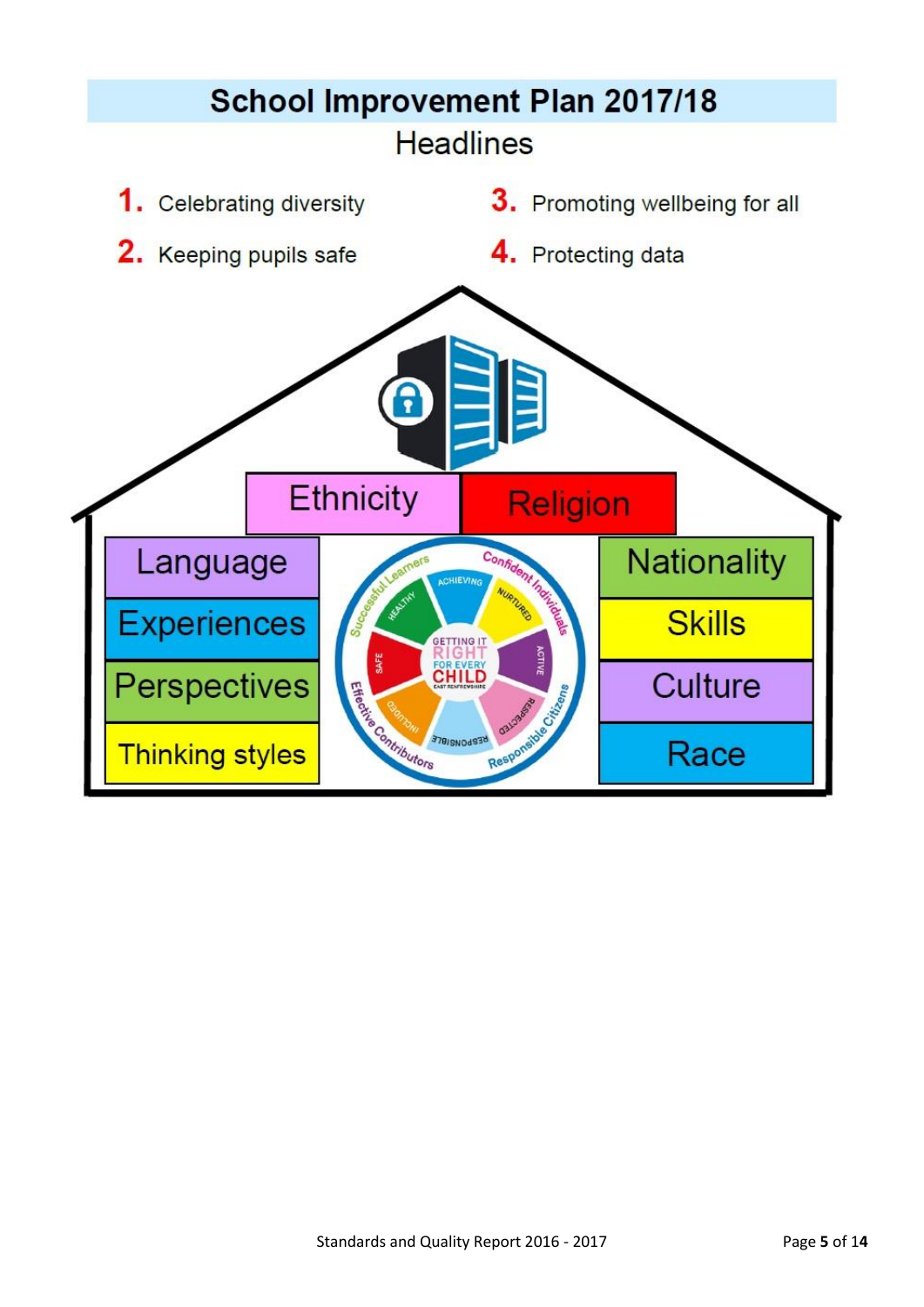| <b>Year Group</b> | <b>Boarding Pupils</b> | <b>Day Pupils</b> | <b>Total</b> | <b>Average Set Size</b> |
|-------------------|------------------------|-------------------|--------------|-------------------------|
| J4                |                        |                   | 10           |                         |
| J <sub>5</sub>    |                        | 10                |              |                         |
|                   | ◠                      | 13                | 15           | 15                      |
|                   |                        | 14                | 21           |                         |
| Ш                 |                        | 24                | 35           | 12                      |
|                   | 44                     | 27                | 71           | 15                      |
| Shell             | 48                     | 15                | 63           | 16                      |
|                   | 58                     | 19                |              | 15                      |
| -VI               | 58                     | 12                | 70           |                         |
| JV                | 70                     |                   | 81           |                         |

# **Appendix 1 - The School**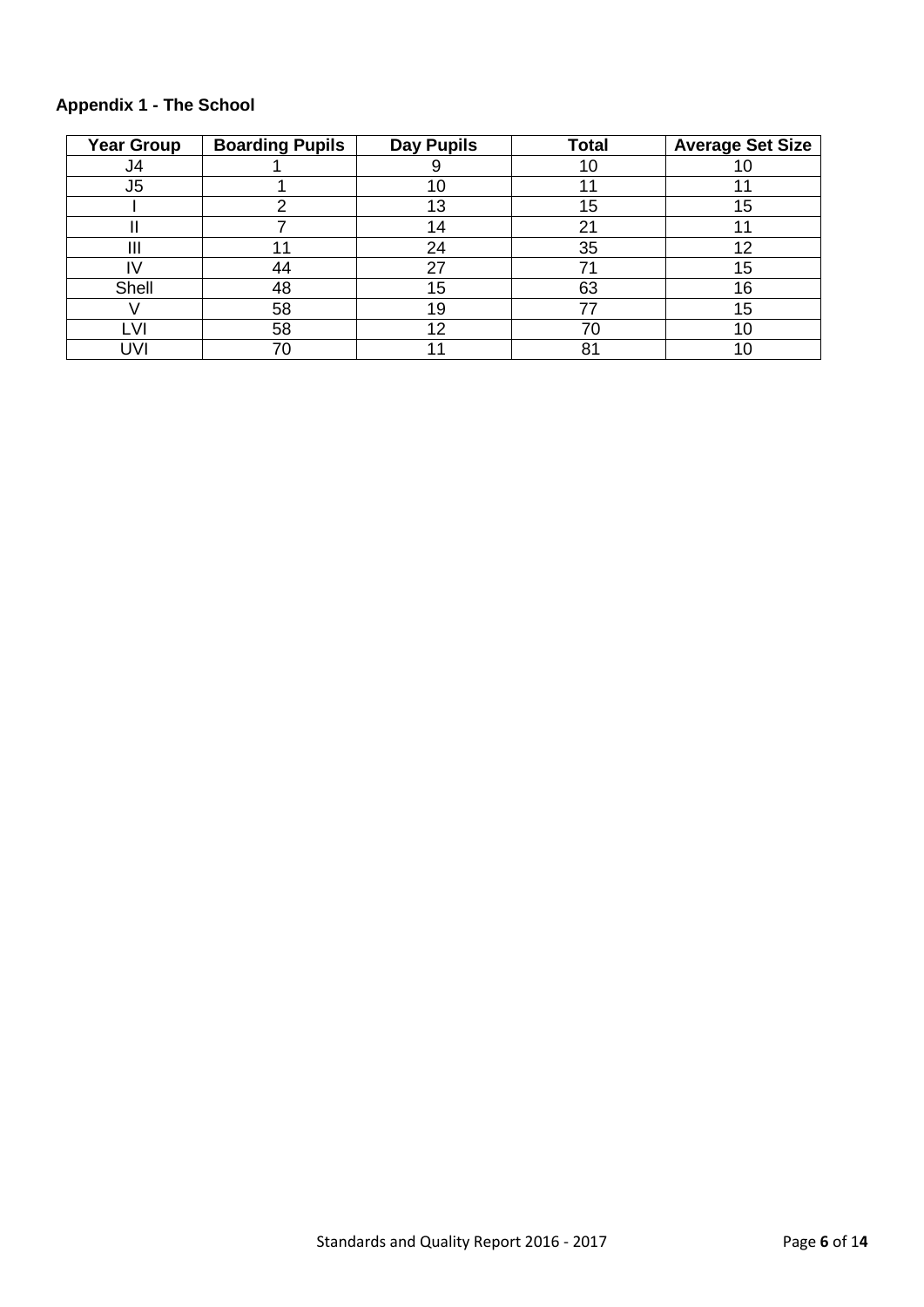# **Appendix 2 - Academic Results**

# **GCSE Results**

| Subject            | No. of                  | $\overline{A^*}$ | A                     | B              | $\overline{C}$ | D              | E                    | F/G/U             | Pass Rate |
|--------------------|-------------------------|------------------|-----------------------|----------------|----------------|----------------|----------------------|-------------------|-----------|
|                    | Candidates              |                  |                       |                |                |                |                      |                   | $A^*$ -C  |
|                    |                         | (%)              | (%)                   | (%)            | (%)            | (%)            | (%)                  | (%)               | (% )      |
| Arabic             | 1                       | 1                | $\mathbf 0$           | $\mathbf 0$    | $\pmb{0}$      | $\mathbf 0$    | $\pmb{0}$            | $\mathsf 0$       |           |
| Art                | 15                      | 100%             | 0%                    | 0%             | 0%             | 0%             | 00/                  | 0%                | 100%      |
|                    |                         | 4<br>27%         | 4<br>27%              | 4<br>27%       | 1<br>7%        | 1<br>7%        | 1<br>7%              | 0<br>0%           | 87%       |
| Biology            | 40                      | 17               | 6                     | 11             | 4              | $\mathbf{1}$   | 1                    | $\mathbf 0$       |           |
|                    |                         | 43%              | 15%                   | 28%            | 10%            | 3%             | 3%                   | 0%                | 95%       |
| Chemistry          | 50                      | 25               | 8                     | 9              | 4              | $\overline{2}$ | 1                    | 1                 |           |
|                    |                         | 50%              | 16%                   | 18%            | 8%             | 4%             | 2%                   | 2%                | 92%       |
| Chinese            | 17                      | 13               | $\overline{c}$        | 2              | 0              | $\mathbf 0$    | 0                    | 0                 |           |
|                    |                         | 76%              | 12%                   | 12%            | 0%             | 0%             | 0%                   | 0%                | 100%      |
| Computing          | $\overline{7}$          | 0                | 1                     | 5<br>71%       | 1              | 0              | $\mathbf 0$          | 0                 | 100%      |
| D&T                | 26                      | 0%<br>1          | 14%<br>11             | 6              | 14%<br>5       | 0%<br>1        | 0%<br>$\overline{2}$ | 0%<br>$\mathbf 0$ |           |
|                    |                         | 4%               | 42%                   | 23%            | 19%            | 4%             | 8%                   | 0%                | 88%       |
| Electronics        | 13                      | 4                | $\overline{2}$        | 6              | 0              | 1              | 0                    | $\mathbf 0$       |           |
|                    |                         | 31%              | 15%                   | 46%            | 0%             | 8%             | 0%                   | 0%                | 92%       |
| English Language   | 71                      | 22               | 32                    | 13             | 4              | $\mathbf 0$    | 0                    | $\pmb{0}$         |           |
|                    |                         | 31%              | 45%                   | 18%            | 6%             | 0%             | 0%                   | 0%                | 100%      |
| English Literature | 63                      | 28               | 25                    | 9              | 1              | $\mathbf 0$    | $\mathbf 0$          | $\mathbf 0$       |           |
|                    |                         | 44%              | 40%                   | 14%            | 2%             | 0%             | 0%                   | 0%                | 100%      |
| <b>ESOL</b>        | $\overline{\mathbf{4}}$ | $\mathbf 0$      | 1                     | 1              | 2              | 0              | 0                    | 0                 |           |
|                    |                         | 0%               | 25%                   | 25%            | 50%            | 0%             | 0%                   | 0%                | 100%      |
| French             | 10                      | $\,6\,$          | $\sqrt{3}$<br>30%     | 1<br>10%       | 0              | $\pmb{0}$      | $\mathbf 0$          | $\mathbf 0$       | 100%      |
| Geography          | 41                      | 60%<br>10        | 11                    | 14             | 0%<br>3        | 0%<br>3        | 0%<br>0              | 0%<br>0           |           |
|                    |                         | 24%              | 27%                   | 34%            | 7%             | 7%             | 0%                   | 0%                | 93%       |
| German             | 12                      | 5                | 1                     | 4              | 1              | 1              | $\mathbf 0$          | $\mathbf 0$       |           |
|                    |                         | 42%              | 8%                    | 33%            | 8%             | 8%             | 0%                   | 0%                | 92%       |
| Greek              | $\overline{c}$          | 1                | 1                     | 0              | 0              | 0              | 0                    | 0                 |           |
|                    |                         | 50%              | 50%                   | 0%             | 0%             | 0%             | 0%                   | 0%                | 100%      |
| History            | 41                      | 11               | 12                    | 11             | $\overline{7}$ | $\mathbf 0$    | $\mathbf 0$          | 0                 |           |
| <b>ICT</b>         | $\,6\,$                 | 27%              | 29%                   | 27%            | 17%            | 0%             | 0%                   | 0%                | 100%      |
|                    |                         | 0                | $\overline{c}$<br>33% | 2<br>33%       | 1<br>17%       | 0<br>0%        | 1<br>17%             | 0<br>0%           | 83%       |
| Latin              | 10                      | 0%<br>9          | $\mathbf{1}$          | $\mathbf 0$    | $\mathbf 0$    | $\mathbf 0$    | $\mathbf 0$          | $\mathbf 0$       |           |
|                    |                         | 90%              | 10%                   | 0%             | 0%             | 0%             | 0%                   | 0%                | 100%      |
| <b>Mathematics</b> | 75                      | 24               | 16                    | 11             | 22             | $\overline{2}$ | 0                    | 0                 |           |
|                    |                         | 32%              | 21%                   | 15%            | 29%            | 3%             | 0%                   | 0%                | 97%       |
| Physical Education | 13                      | $\pmb{0}$        | $\mathbf{1}$          | 5              | $\,6\,$        | $\mathbf{1}$   | 0                    | $\mathbf 0$       |           |
|                    |                         | 0%               | 8%                    | 38%            | 46%            | 8%             | 0%                   | 0%                | 92%       |
| Physics            | 40                      | 23               | 8                     | $\overline{4}$ | $\overline{2}$ | $\overline{2}$ | $\mathsf{O}\xspace$  | $\mathbf{1}$      |           |
|                    |                         | 58%              | 20%                   | 10%            | 5%             | 5%             | 0%                   | 3%                | 93%       |
| Russian            | $\overline{7}$          | $\mathbf{7}$     | 0                     | 0              | 0              | 0              | 0                    | $\mathbf 0$<br>0% | 100%      |
| Science (DA)       | 24                      | 100%<br>3        | 0%<br>6               | 0%<br>10       | 0%<br>10       | 0%<br>5        | 0%<br>$\overline{2}$ | 9                 |           |
|                    |                         | 7%               | 13%                   | 22%            | 22%            | 11%            | 4%                   | 20%               | 64%       |
| Spanish            | 20                      | 14               | 4                     | 1              | 0              | 1              | 0                    | 0                 |           |
|                    |                         | 70%              | 20%                   | 5%             | 0%             | $5\%$          | $0\%$                | $0\%$             | 95%       |

| <b>Total Papers Taken:</b> | 629 |     |             |
|----------------------------|-----|-----|-------------|
| A* Grades                  | 228 | 36% |             |
| $A^*$ + A Grades           | 386 | 61% | 2 pupils of |
| <b>B</b> Grades            | 129 | 21% | 16 pupils o |
| C Grades                   | 74  | 12% | 3 pupils of |
| D Grades                   | 21  | 3%  | 6 pupils of |
| E Grades                   | 8   | 1%  |             |
| F Grades                   | 11  | 2%  |             |
| $A^*$ +A +B Grades         | 515 | 82% |             |
| Pass Rate (A*-C)           | 589 | 94% |             |
|                            |     |     |             |

btained 10  $A^*$  and  $A$ obtained 9 A<sup>\*</sup> and A btained 8  $A^*$  and  $A$ btained 7  $A^*$  and  $A$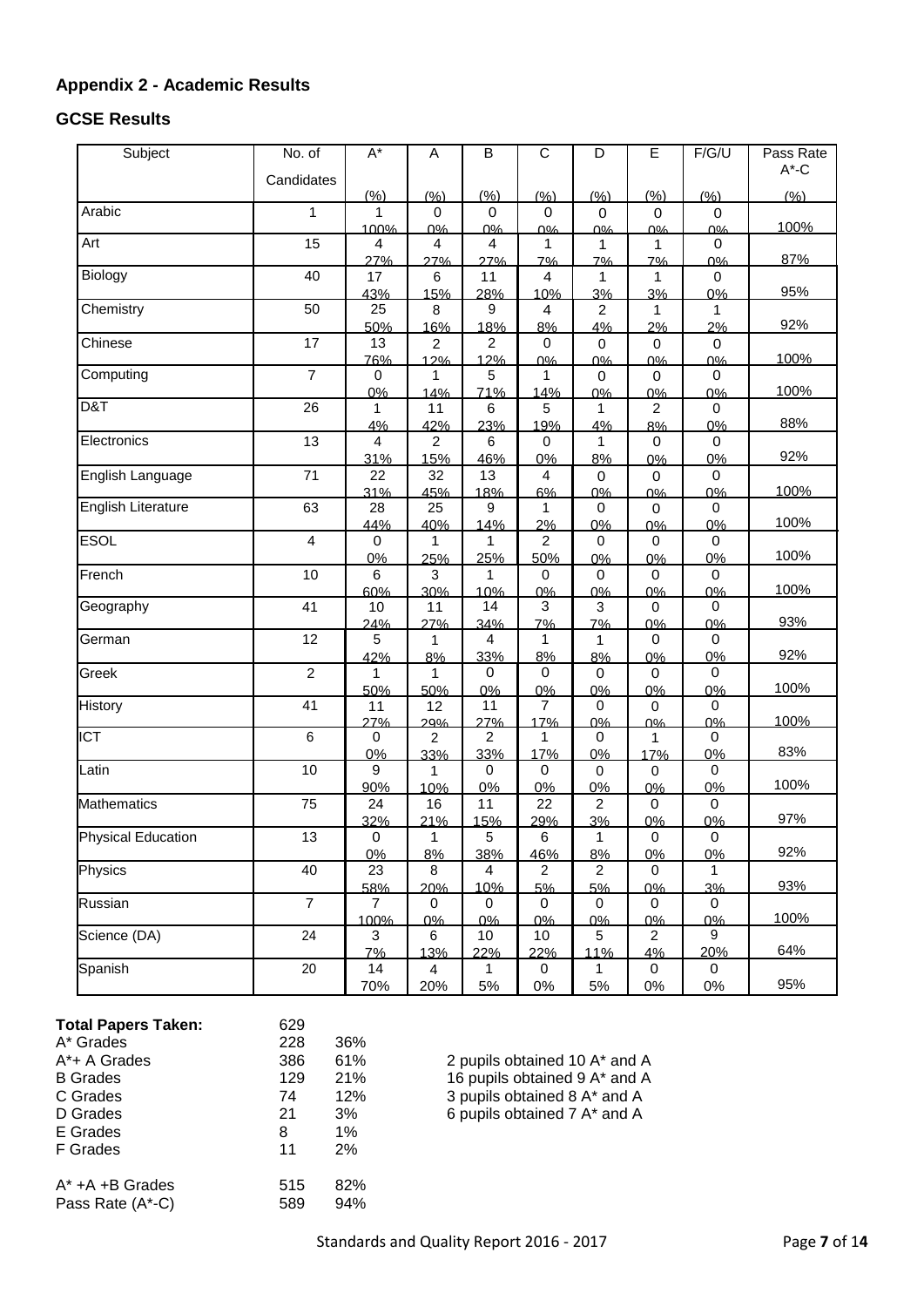# **A Level Results**

| <b>Subject</b>                    | No. of                    | $A^*$                   | A              | В              | $\mathbf c$    | D              | Е                   | Fail                | <b>Pass Rate</b><br>A-E |
|-----------------------------------|---------------------------|-------------------------|----------------|----------------|----------------|----------------|---------------------|---------------------|-------------------------|
|                                   |                           |                         |                |                |                |                |                     |                     |                         |
|                                   | A-level                   | (%)                     | (%)            | $(\%)$         | (%)            | $(\%)$         | $(\%)$              | $(\%)$              | $(\%)$                  |
| Art                               | <b>Candidates</b><br>9    | $\mathbf 0$             | 3              | $\mathbf{1}$   | 3              | $\overline{2}$ | $\mathbf 0$         | $\Omega$            | 9                       |
|                                   |                           | 0%                      | 33%            | 11%            | 33%            | 22%            | 0%                  | 0%                  | 100%                    |
| Biology                           | 17                        | $\mathbf{1}$            | 4              | 3              | $\overline{7}$ | 1              | 1                   | $\Omega$            | 17                      |
|                                   |                           | 6%                      | 24%            | 18%            | 41%            | 6%             | 6%                  | 0%                  | 100%                    |
| Classical                         |                           |                         |                |                |                |                |                     |                     |                         |
| Civilisation                      | $\overline{c}$            | 0                       | 1              | 1              | 0              | 0              | 0                   | 0                   | 2                       |
|                                   |                           | 0%                      | 50%            | 50%            | 0%             | $0\%$          | 0%                  | 0%                  | 100%                    |
| Chemistry                         | 28                        | 1                       | 3              | 8              | 6              | 3              | 6                   | 1                   | 27                      |
|                                   |                           | 4%                      | 11%            | 29%            | 21%            | 11%            | 21%                 | 4%                  | 96%                     |
| Chinese                           | $\boldsymbol{9}$          | $\pmb{0}$               | $\overline{7}$ | $\overline{a}$ | $\mathbf 0$    | 0              | $\mathsf{O}\xspace$ | $\mathsf{O}\xspace$ | 9                       |
|                                   |                           | 0%                      | 78%            | 22%            | 0%             | $0\%$          | 0%                  | 0%                  | 100%                    |
| D & T Product<br>Design           | $\overline{c}$            | 0                       | 0              | 1              | 1              | 0              | 0                   | 0                   | $\overline{c}$          |
|                                   |                           | 0%                      | 0%             | 50%            | 50%            | 0%             | 0%                  | 0%                  | 100%                    |
| Economics                         | 14                        | $\overline{2}$          | 6              | 4              | $\overline{2}$ | $\mathbf 0$    | $\mathbf 0$         | $\mathbf 0$         | 14                      |
|                                   |                           | 14%                     | 43%            | 29%            | 14%            | 0%             | 0%                  | 0%                  | 100%                    |
| Electronics                       | $\mathbf{3}$              | 0                       | 3              | 0              | 0              | 0              | 0                   | 0                   | 3                       |
|                                   |                           | 0%                      | 100%           | 0%             | 0%             | 0%             | 0%                  | 0%                  | 100%                    |
| English Literature                | 25                        | $\overline{4}$          | 6              | 9              | 6              | 0              | 0                   | $\mathbf 0$         | 25                      |
|                                   |                           | 16%                     | 24%            | 36%            | 24%            | $0\%$          | 0%                  | 0%                  | 100%                    |
| French                            | $\ensuremath{\mathsf{3}}$ | 0                       | 1              | $\overline{2}$ | 0              | 0              | 0                   | $\mathbf 0$         | 3                       |
|                                   |                           | 0%                      | 33%            | 67%            | 0%             | $0\%$          | 0%                  | 0%                  | 100%                    |
| <b>Further Maths</b>              | 13                        | 5                       | 5              | $\overline{2}$ | 1              | 0              | 0                   | $\mathbf 0$         | 13                      |
|                                   |                           | 38%                     | 38%            | 15%            | 8%             | 0%             | 0%                  | 0%                  | 100%                    |
| Geography                         | 11                        | $\overline{c}$          | $\overline{c}$ | 5              | 1              | 1              | 0                   | $\mathbf 0$         | 11                      |
|                                   |                           | 18%                     | 18%            | 45%            | 9%             | 9%             | 0%                  | 0%                  | 100%                    |
| German                            | $\mathbf{3}$              | 0                       | 1              | $\overline{2}$ | 0              | $\mathbf 0$    | $\mathbf 0$         | 0                   | 3                       |
|                                   |                           | 0%                      | 33%            | 67%            | 0%             | 0%             | 0%                  | 0%                  | 100%                    |
| Government and<br><b>Politics</b> | 11                        | 2                       | 1              | 6              | 0              | 1              | 1                   | 0                   | 11                      |
|                                   |                           | 18%                     | 9%             | 55%            | $0\%$          | 9%             | 9%                  | 0%                  | 100%                    |
| History                           | 17                        | $\,6\,$                 | $\overline{4}$ | 4              | 2              | 1              | $\mathbf 0$         | $\mathbf 0$         | 17                      |
|                                   |                           | 35%                     | 24%            | 24%            | 12%            | 6%             | $0\%$               | 0%                  | 100%                    |
| ICT                               | 1                         | 0                       | 0              | $\pmb{0}$      | $\pmb{0}$      | 1              | $\pmb{0}$           | $\pmb{0}$           | 1                       |
|                                   |                           | $0\%$                   | $0\%$          | $0\%$          | $0\%$          | 100%           | 0%                  | 0%                  | 100%                    |
| Latin                             | $\overline{c}$            | 1                       | 1              | 0              | 0              | 0              | 0                   | 0                   | 2                       |
|                                   | 50%                       | 50%                     | $0\%$          | $0\%$          | $0\%$          | $0\%$          | $0\%$               | $0\%$               | 100%                    |
| Mathematics                       | 33                        | 13                      | 9              | 6              | 1              | $\overline{a}$ | $\overline{c}$      | $\mathbf 0$         | 33                      |
|                                   |                           | 39%                     | 27%            | 18%            | $3%$           | $6\%$          | $6\%$               | $0\%$               | 100%                    |
| Physics                           | 15                        | $\overline{2}$          | 4              | 5              | $\overline{2}$ | $\overline{2}$ | $\mathbf 0$         | $\mathbf 0$         | 15                      |
|                                   |                           | 13%                     | 27%            | 33%            | 13%            | 13%            | $0\%$               | $0\%$               | 100%                    |
| Physical                          |                           |                         |                |                |                |                |                     |                     |                         |
| Education                         | 6                         | 1                       | $\overline{c}$ | $\overline{a}$ | $\mathbf{1}$   | 0              | 0                   | $\mathbf 0$         | 6                       |
|                                   |                           | 17%                     | 33%            | 33%            | 17%            | $0\%$          | 0%                  | 0%                  | 100%                    |
| <b>Religious Studies</b>          | 5                         | $\overline{2}$          | 1              | 1              | 1              | $\mathbf 0$    | $\mathbf 0$         | $\mathbf 0$         | 5                       |
|                                   | 5                         | 40%                     | 20%            | 20%            | 20%            | $0\%$          | 0%                  | 0%                  | 100%                    |
| Russian                           |                           | $\overline{\mathbf{4}}$ | 1              | $\mathbf 0$    | $\mathbf 0$    | $\mathbf 0$    | 0                   | $\mathbf 0$         | 5                       |
| Spanish                           | 4                         | 0                       | $\overline{2}$ | $\overline{2}$ | 0              | 0              | 0                   | 0                   | $\overline{4}$          |
|                                   |                           | $0\%$                   | 50%            | 50%            | $0\%$          | $0\%$          | $0\%$               | 0%                  | 100%                    |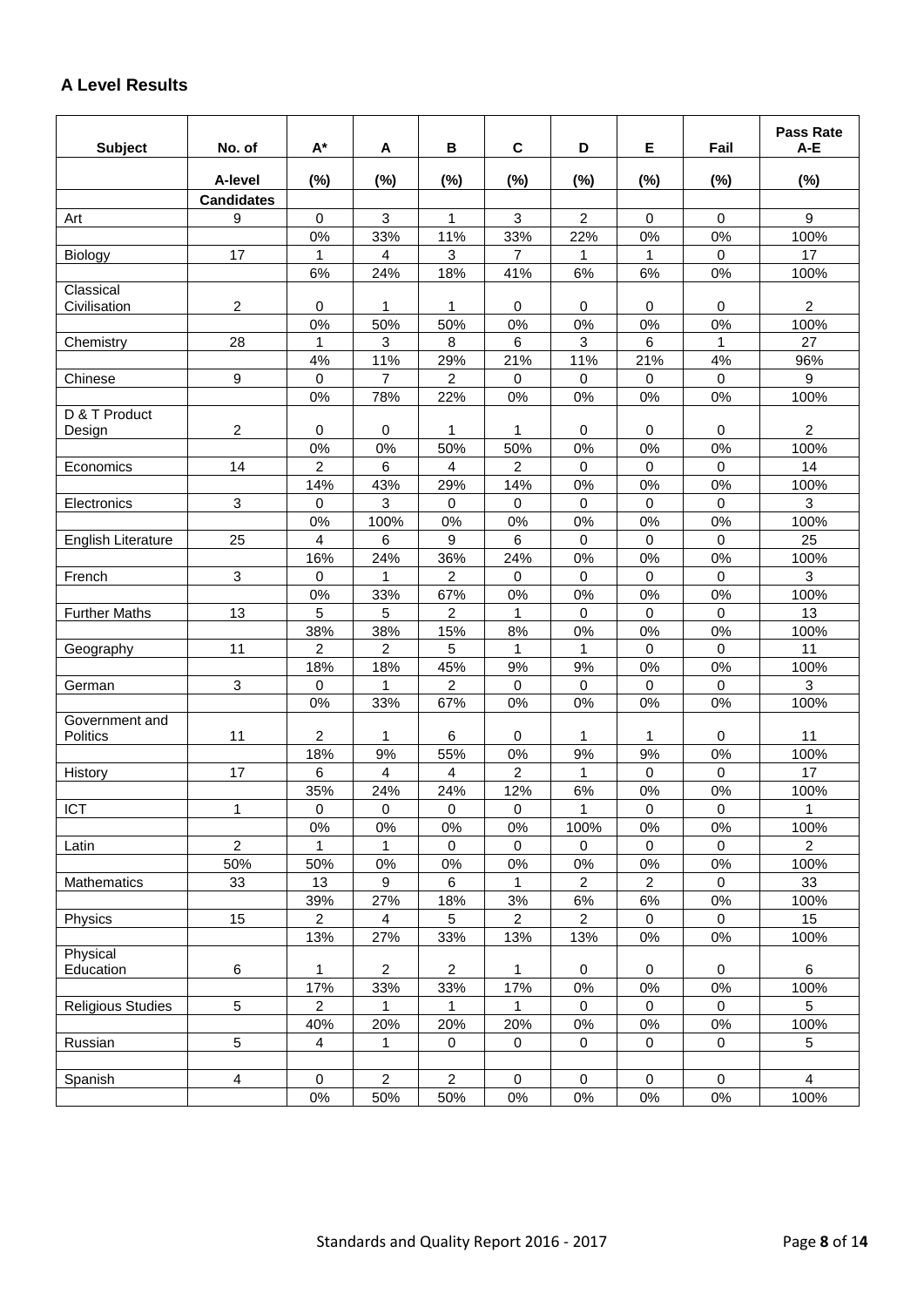# **Advanced Higher Results – Upper Sixth**

| <b>Subject</b> | No. of            | A    | в     | C      | D     | No<br>Award | <b>Pass Rate</b> |
|----------------|-------------------|------|-------|--------|-------|-------------|------------------|
|                | <b>Candidates</b> | (%)  | (%)   | $(\%)$ | %     | %           | $A - C$ (%)      |
| Mandarin       | 2                 | 2    |       |        |       |             |                  |
|                |                   | 100% | $0\%$ | $0\%$  | $0\%$ | 0%          | 100%             |
| <b>Music</b>   |                   | 0    |       |        |       |             |                  |
|                |                   | 0%   | 100%  | $0\%$  | 0%    | 0%          | 100%             |

# **Higher Results – Upper Sixth**

| Subject            | No. of     | A      | B      | C        | D        | No Award | Pass Rate   |
|--------------------|------------|--------|--------|----------|----------|----------|-------------|
|                    | Candidates | $(\%)$ | $(\%)$ | $(\%)$   | $\%$     | %        | $A - C$ (%) |
| Biology            | 4          | 3      |        | $\Omega$ | $\Omega$ | 0        | 4           |
|                    |            | 75%    | 25%    | $0\%$    | $0\%$    | 0%       | 100%        |
| Chemistry          | 4          | 3      |        | 0        | 0        | 0        | 4           |
|                    |            | 75%    | 25%    | 0%       | $0\%$    | $0\%$    | 100%        |
| Physics            | 2          | 0      |        |          | 0        | $\Omega$ | 2           |
|                    |            | $0\%$  | 50%    | 50%      | $0\%$    | 0%       | 100%        |
| Economics          | 5          | 3      | 2      | $\Omega$ | $\Omega$ | $\Omega$ | 5           |
|                    |            | 60%    | 40%    | 0%       | $0\%$    | $0\%$    | 100%        |
| <b>Mathematics</b> | 4          | 1      | 2      | 1        | $\Omega$ | 0        | 4           |
|                    |            | 25%    | 50%    | 25%      | 0%       | $0\%$    | 100%        |
| <b>PE</b>          | 2          | 1      |        | 0        | $\Omega$ | $\Omega$ | 2           |
|                    |            | 50%    | 50%    | $0\%$    | $0\%$    | 0%       | 100%        |

# **SQA Results achieved by Lower Sixth Pupils**

| <b>Subject</b>      | <b>Pupils</b> |  |  | <b>No Award</b> | A - C % |
|---------------------|---------------|--|--|-----------------|---------|
| Higher              |               |  |  |                 |         |
| Mandarin            |               |  |  |                 | 100%    |
| <b>Higher Music</b> |               |  |  |                 | 100%    |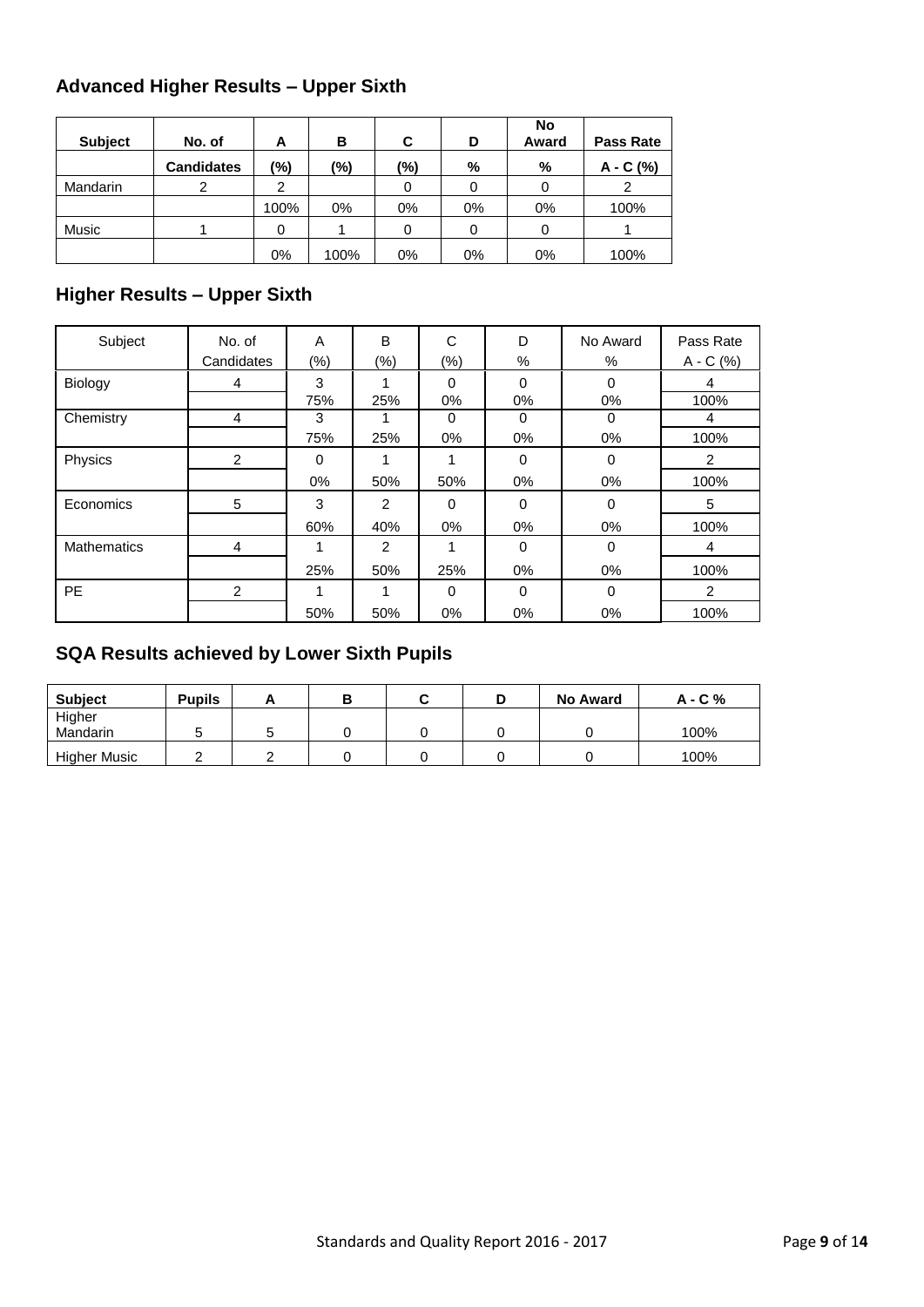# **Appendix 3 - Academic Highlights**

- New courses in A Level and GCSE have been developed and successfully implemented due to the change in the Linear A Level.
- The School has committed to the Professional Development of Staff in the use of the iPad in Learning and Teaching.
- Academic Trips were delivered to support:

| Chemistry       | <b>Physics</b>     |
|-----------------|--------------------|
| Geography       | History            |
| <b>Politics</b> | <b>Mathematics</b> |
| Art             | Classics           |
| Economics       |                    |

- The annual Maths Fun Day was extremely successful attracting pupils from many local schools and also from further afield.
- Results in the UK Maths Challenges: Senior 13 Gold, 14 Silver, 9 Bronze, three students qualified for the Senior Olympiad and nine students for the Senior Kangaroo paper; Intermediate – 13 Gold, 16 Silver, 17 Bronze, one student qualified for the Intermediate Olympiad and nine students for the European Kangaroo papers; Junior – 8 Gold, 11 Silver, 11 Bronze, two students qualified for the Junior Olympiad and three students qualified for the Junior Kangaroo paper.
- A team of four Sixth Form students and a team of four Middle Year students took part in the Regional Final (Edinburgh) of the Senior Team Maths Challenge and of the Team Maths Challenge, respectively.
- An Art Student gained a Scholarship to The Savannah School of Art & Design in Georgia.
- The Classics Department achieved a Certificate of Merit in Gilbert Murray Essay competition and participated in the European Festival of La**t**in and Greek.
- The economics students achieved second place in the Target 2.0 Competition.
- 100% of I-III Form pupils achieved Merit-Distinction grades in their ESB exams; 41 boys (55%) achieved distinction; 88% Distinction/Merit Plus.

#### **Library**

- Four 'Bag-a-Book' bookfairs held over the course of the year: a total of 622 books bought by pupils.
- Author visits by Steve Cole, Malcolm McNeill, Maz Evans and M. G. Leonard.
- A Roald Dahl's 100<sup>th</sup> Birthday celebration ,a Bronte Bicentenary Evening led by members of the English Department and a celebration of twenty years of Harry Potter.
- 2016-17 statistics: 1432 books borrowed (2015-16 1994); 366 new accessions to stock (2015-16: 253); pupil usage (excluding class visits) 2016-17 1654 day / 428 prep (2015-16 3694 day /256 prep) Total number of titles in the collection: 17,573 (as at  $30<sup>th</sup>$  June 2017).
- Five book groups now operating: Upper Sixth, Shell, Fourth Form, Junior School Group with pupils from Pringle and a First Form Book Group led by two senior pupils. Each group read five novels over the course of the year.

#### **Careers**

- Merchiston Careers Convention brought 25 different businesses to meet with over 200 pupils plus visitors from other schools.
- The mapping of opportunities to develop Skills for Learning, Life, and Work across the academic departments was completed.
- A set of descriptors was produced for each skill at each stage for use in self-evaluation in tutorials, which included a focus on Skills for Learning, Life, and Work.
- All Fifth Form pupils had one to one interviews in the Autumn Term, focused on investigating career ideas and subject interests.
- Third Form pupils took part in a "Careers Week", which included visiting speakers and engagement with a careers and skills profiling tool.
- Careers Cafes were focused on recorded areas of interest, including fund management, gap years, the film and entertainment industry, chiropractic, and medicine (specifically General Practice).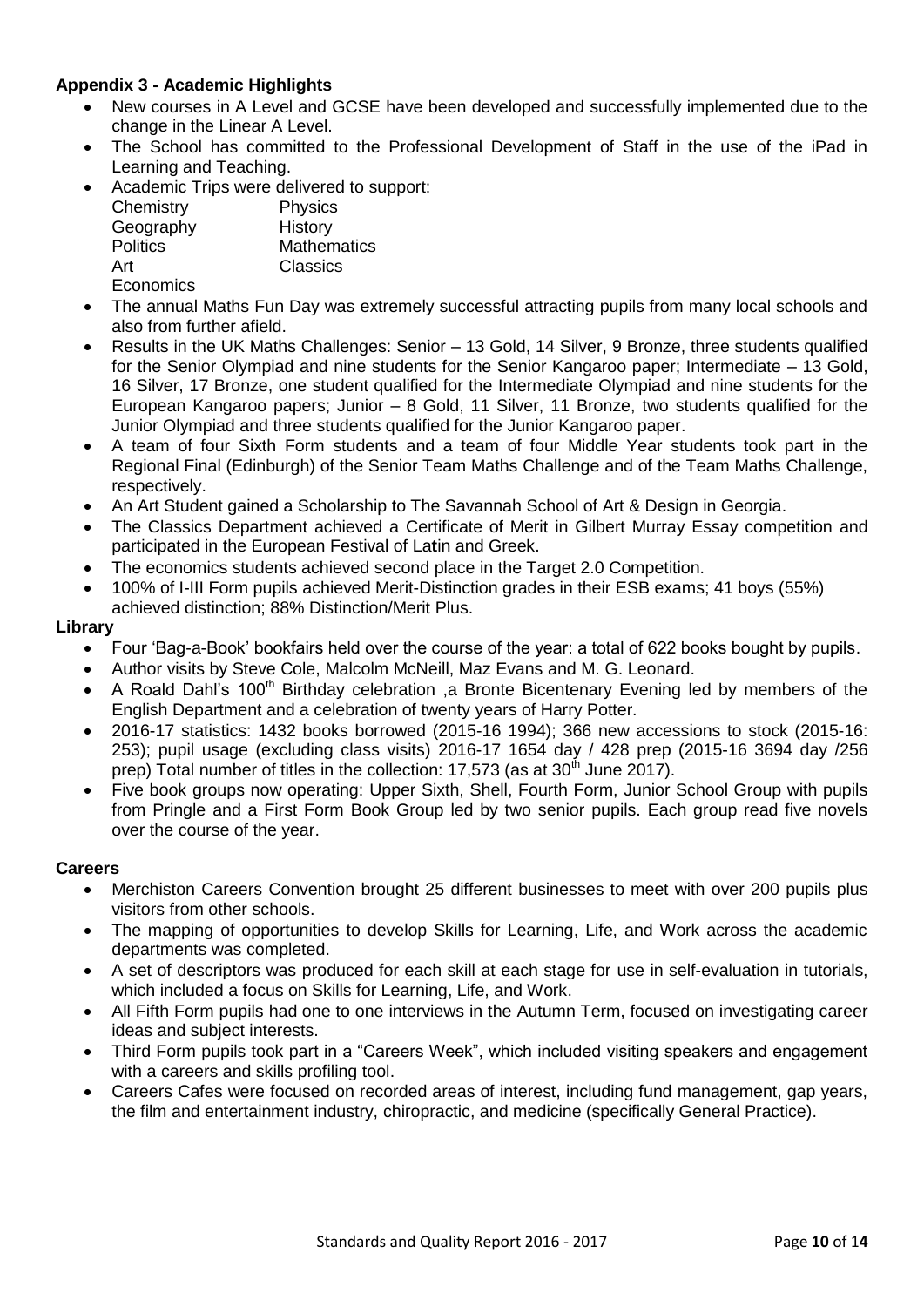# **Appendix 4 - Pupil Support**

- The Pupil Support Leadership Team was set up, consisting of the Deputy Head Pupil Support (Alan Johnston), two Assistant Heads Pupil Support (Irene Stewart and Bryan Campbell, who was seconded from Trinity Academy for two terms) and the Senior Deputy Head (Peter Hall). Posters showing the photos and contact details of the Pupil Support Leadership Team are in every House.
- This team meets weekly, with the Chaplain (Nick Blair) attending for at least part of the meeting, and all members of the team attend Housemaster meetings.
- The Headmaster has delegated responsibility of the Named Person role to the members of the Pupil Support Leadership Team, as follows: Juniors – Peter Hall, Middle Years – Alan Johnston and Bryan Campbell, Sixth Form – Irene Stewart.
- Housemasters meet once per timetabled cycle with their Delegated Named Person.
- Members of the Pupil Support Leadership Team built up very good relationships with pupils and staff through regular visits to their respective boarding Houses.
- A Pupil Support Staged Intervention Model was drawn up to show how the stages of support work within the School.

## **Medical Centre**

- There were 8,577 consultations and 2,242 drop ins.
- 102 staff were supported with minor injuries or ailments, 72 staff flu vaccines were administered and 77 boys spent time in our bedded area.
- Mrs Kate Watson joined the team in February 2017 as School Nurse.
- Mrs Aleksandra Szyszcziakiewicz-Briggs (Ola) became our new on site Physis Physiotherapist.
- All staff who work in the medical team have undertaken the National Sports First Aid Course (NSFA).
- All staff updated on use of Epipen, inhalers and CPR by the medical team.
- We have continued to work alongside the NHS Community Vaccination Team to deliver the school immunisation programme. (Nasal Flu, MMR, Meningitis ACWY and Diphtheria, polio and tetanus).
- The School has remained free from any Norovirus outbreaks again this year as we continually strive to promote a high standard of hygiene and reinforce the importance of hand washing to the pupils.

#### **Chaplaincy**

- Open House format on Sunday night was attended by more than 400 in the course of the year.
- Twice a term introduction of "Focus on Faith Slot" in Assembly looking at World Religions very well received.
- Voluntary "Lent Term Thoughts" programme, requested by over 100 Pupils and Staff.
- There were 24 Chapel Services over the year; 13 of the Services had a visiting preacher.
- Weekly Senior and Junior Christian Union Programme is running successfully.

#### **Support for Learning and English as an Additional Language (EAL)**

- Our Support for Learning pupils gained the following results in GCSE/IGCSE exams: English Language – 100% A\*-C; 65% A\*/A Maths – 88% A\* - C English Literature – 100% A\* - C; 76% A\*/A
	- Overall they achieved 10 A\*, 35 A, 32 B and 30 C grades
- Junior School pupils are making very good use of the three Drop-in sessions available to them in Support for Learning.
- Typing programmes are being used by Support for Learning pupils to enable them to make best use of their iPads for extended written work.
- Interviews are being held over Skype with prospective English as an Additional Language (EAL) pupils to enable us to make accurate assessments of ability.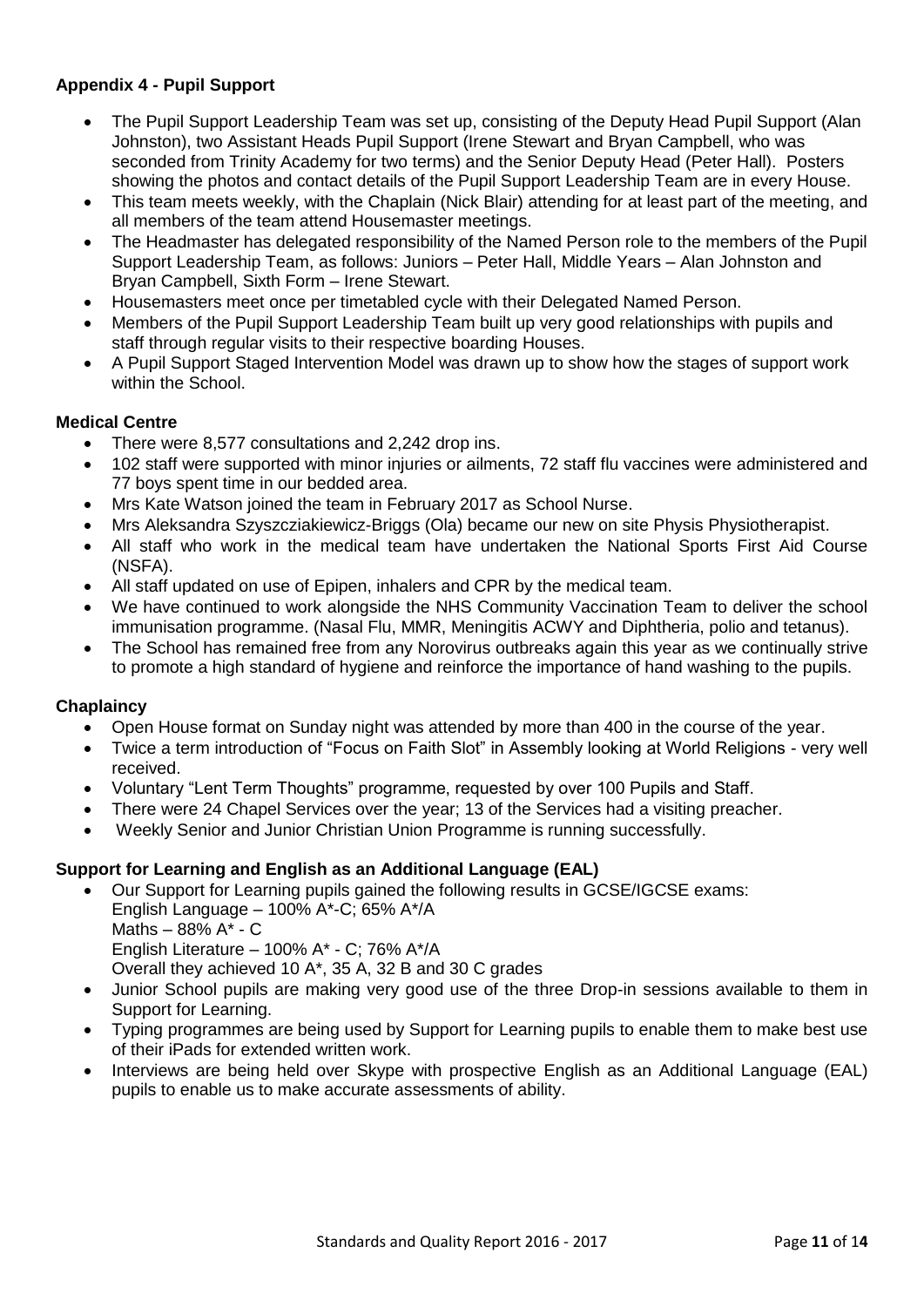# **Appendix 5 – Co-Curricular**

# **Sport**

16 sports, 539 Fixtures, 73 different teams, 89% of the boys played/competed in at least one fixture.

# **Rugby**

- Scottish Rugby Red Conference winners 2016-17
- Merchiston 7s winners 1<sup>st</sup> VII/U16
- Goldenacre 7s winners U16s
- Loretto 7s winners D1
- C1s Unbeaten season
- 12 boys recognised at International level U19/U17/U16

# **Cricket**

- Over 100 fixtures played
- U15 National T20 Champions 2016 and 2017
- U18 National T20 Runners Up
- U15/U17 and U19 boys selected at national and County level

# **Athletics**

- O17 4 x 400m Scottish Schools winners.
- 5 Gold medals at the Scottish Schools Championships
- 12 medals won at the Edinburgh Schools Championships including gold in the Javelin, 400m and High Jump.
- HMC North of England Athletics Championships Junior Team Winners

# **Tennis**

- 2<sup>nd</sup> Place at ISF World Schools Championships
- U15 UK National Champions
- $\bullet$  U13 UK Nationals- 3<sup>rd</sup> Place
- U13, U15 and U18 Scottish Schools Champions
- 423 events, 49 titles won and 34 finalists

# **Golf**

- No 1 ranked Junior School 2016-17
- U15s Scottish Open team winners
- Merchiston U18 team finished in 12<sup>th</sup> at UK National Finals
- 2016 ISGA Scottish foursomes Winners U18
- Boys selected at County and National level.

# **Combined Cadet Force**

- 31 boys and 39 girls attended CCF Summer Camp at Barry Buddon
- 1 boy attended the Cadet Leadership Course.
- 1 boy attended a Joint Service sailing course for Cadets and Injured Soldiers.

# **Duke of Edinburgh**

- 10 completed Bronze award
- 6 completed silver award
- 8 completed gold award since last year

# **Drama**

- Two joint productions were undertaken with St George's School for Girls, involving boys from Shell – Upper Sixth Form.
- One full-scale musical production was undertaken with Merchiston boys, involving Forms I-III.
- The titles of the shows were: The Importance of Being Earnest, Little Shop of Horrors, Jungle Book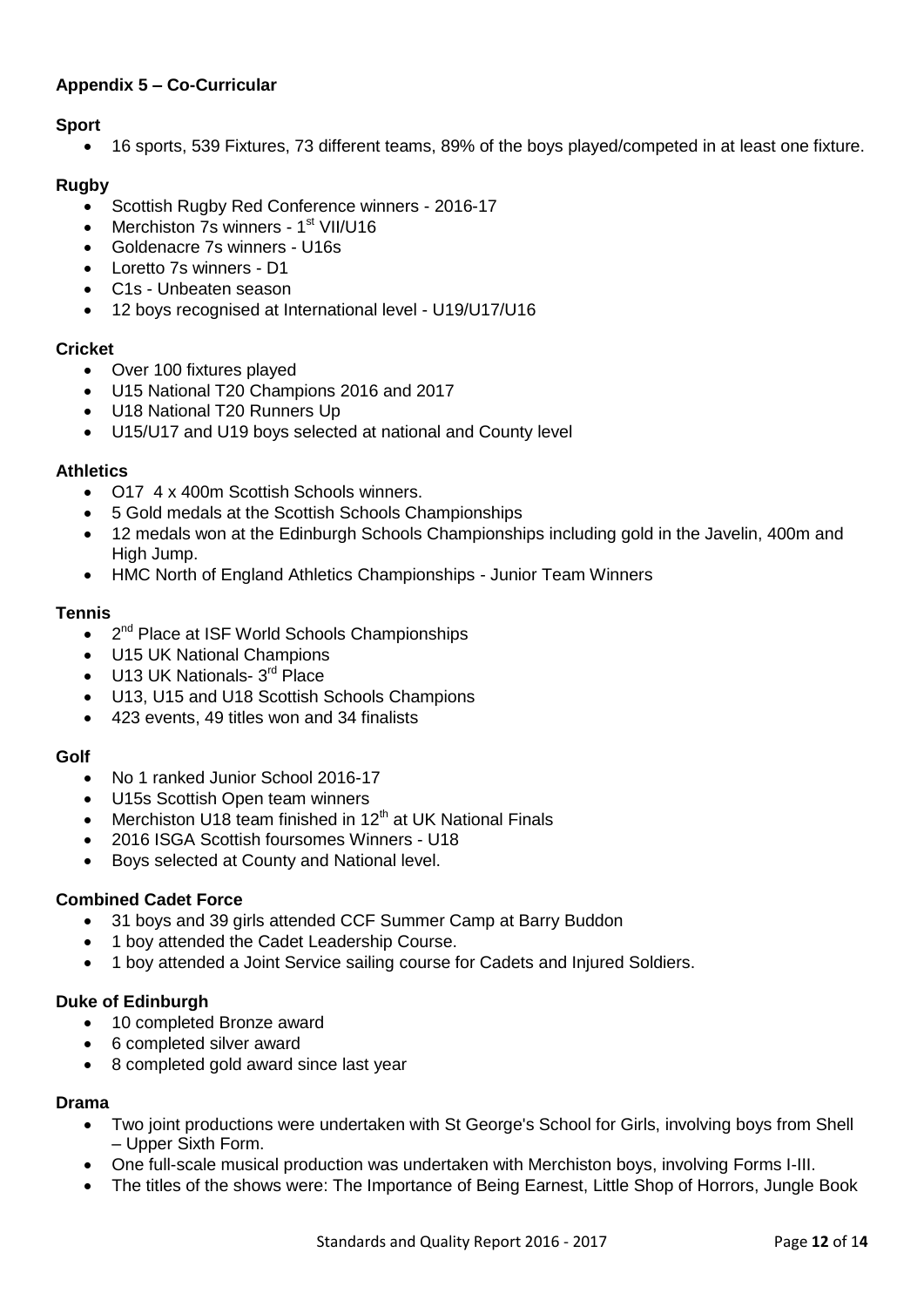# **Appendix 6 – Admissions, External Relations and Development**

### **Admissions**

The School year started with a roll of 454 in September 2016. Throughout the academic year 2016/2017 a further 12 full-time pupils were recruited.

#### **External Relations**

- Our enquiry quality indicators eg % conversion to registration fee paid, % conversion to attend an event/tour/taster, and crucially, % conversion to current pupil status indicate an improvement and the cohort of 2016/17 enquiries look set to outperform the last few year's figures.
- The School increased its social media profile and this has resulted in a 'session via social referral' increase of just over 50% compared to 2015/16.
- A digital agency review took place in Summer Term 2017 and Union Digital's contract was renewed until December 2017.
- The number of new website users recorded in 2016/17 indicates an increase of 7% compared to 2015/16.
- The website team continue to drive forward further improvements to the website, ultimately aiming to improve site performance.
- Analysis of Scottish Council of Independent Schools 2016-17 figures appear to indicate that we have the largest market share of boys boarding in Scotland.

#### **Friendraising/Fundraising**

- The fundraising appeal launched in 2015 successfully delivered the first phase of our planned sports developments with a new general purpose artificial sports pitch opening in August 2016. As we move onto developing a multi-use sports complex, we are also working with other local sports clubs to deliver a platform for widening the School's charitable base with proposed coaching for local school pupils and the wider community.
- Annual sports activity camps delivered in the Easter and Summer holidays with a range of general and dedicated sports programmes open to boys and girls from 6 to 16.